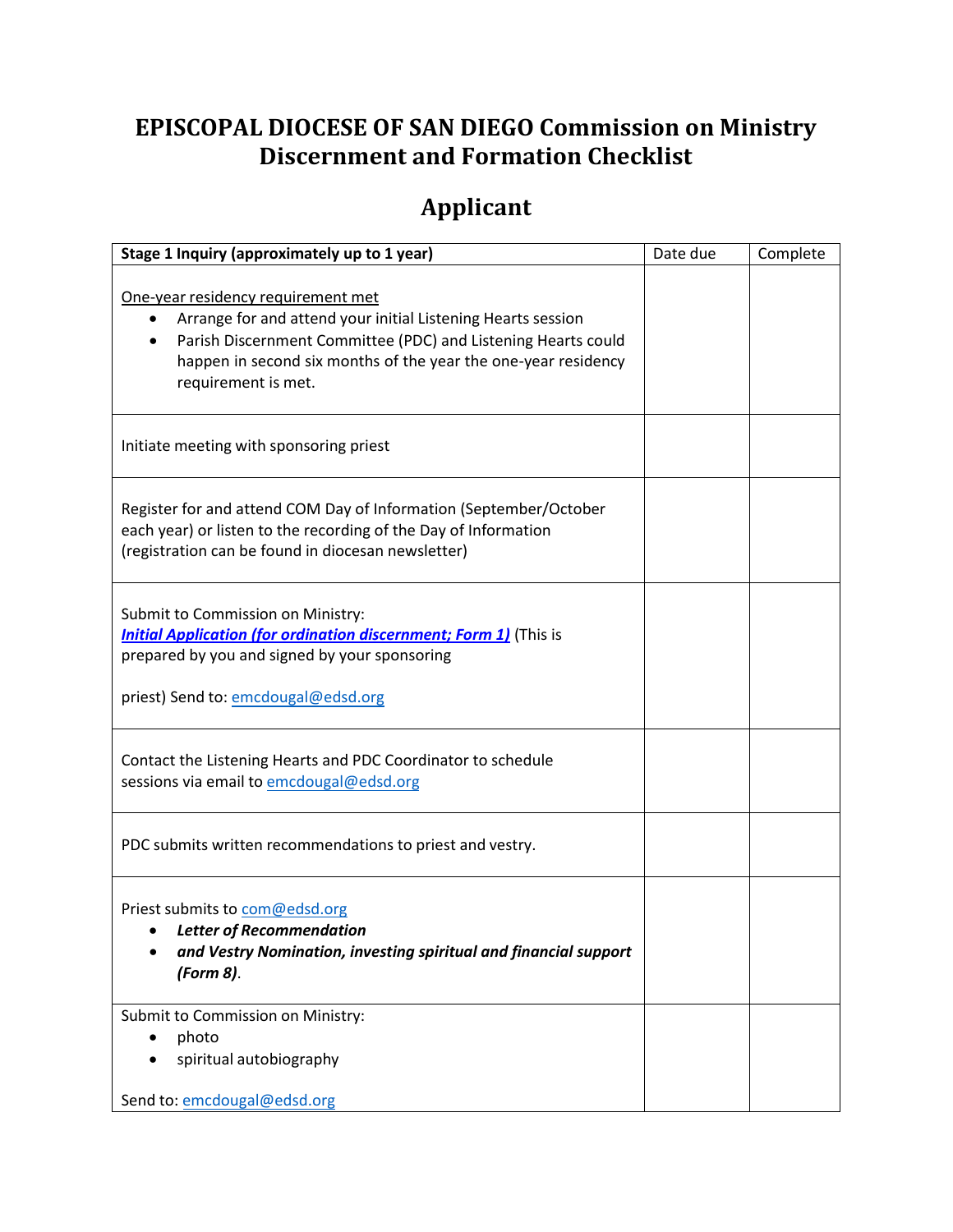| COM makes recommendation re: Aspirancy<br>Bishop approves Aspirancy according to their judgment                                                                         |      |  |
|-------------------------------------------------------------------------------------------------------------------------------------------------------------------------|------|--|
| <b>Stage 2 Aspirancy (approximately 10 months)</b>                                                                                                                      |      |  |
| Submit to Bishop your written acceptance of nomination. Canonically, an<br>18 <sup>th</sup> month formal discernment process begins on the date of your<br>acceptance.  |      |  |
| <b>Submit Form 2 Waiver [for background check]</b>                                                                                                                      |      |  |
| To: emcdougal@edsd.org                                                                                                                                                  |      |  |
| <b>Submit Form 3 (financials).</b>                                                                                                                                      |      |  |
| To: emcdougal@edsd.org                                                                                                                                                  |      |  |
| If applicable, include on Form 3 your request for financial aid, by MARCH<br>31 <sup>st</sup> of the year aid is sought                                                 | 3/31 |  |
| Complete initial psychological interview, and submit to Psychologist:<br>Form 4<br>Form 5                                                                               |      |  |
| Report will be submitted by Psychologist confidentially to COM chair and<br>Bishop                                                                                      |      |  |
| Following initial Psychologist report to COM, complete full psychological<br>evaluation. (Will be submitted by Psychologist confidentially to COM<br>chair and Bishop.) |      |  |
| Submit certificates of baptism, confirmation and/or                                                                                                                     |      |  |
| reception To: emcdougal@edsd.org                                                                                                                                        |      |  |
| Submit official transcripts for all post-secondary                                                                                                                      |      |  |
| education To: emcdougal@edsd.org                                                                                                                                        |      |  |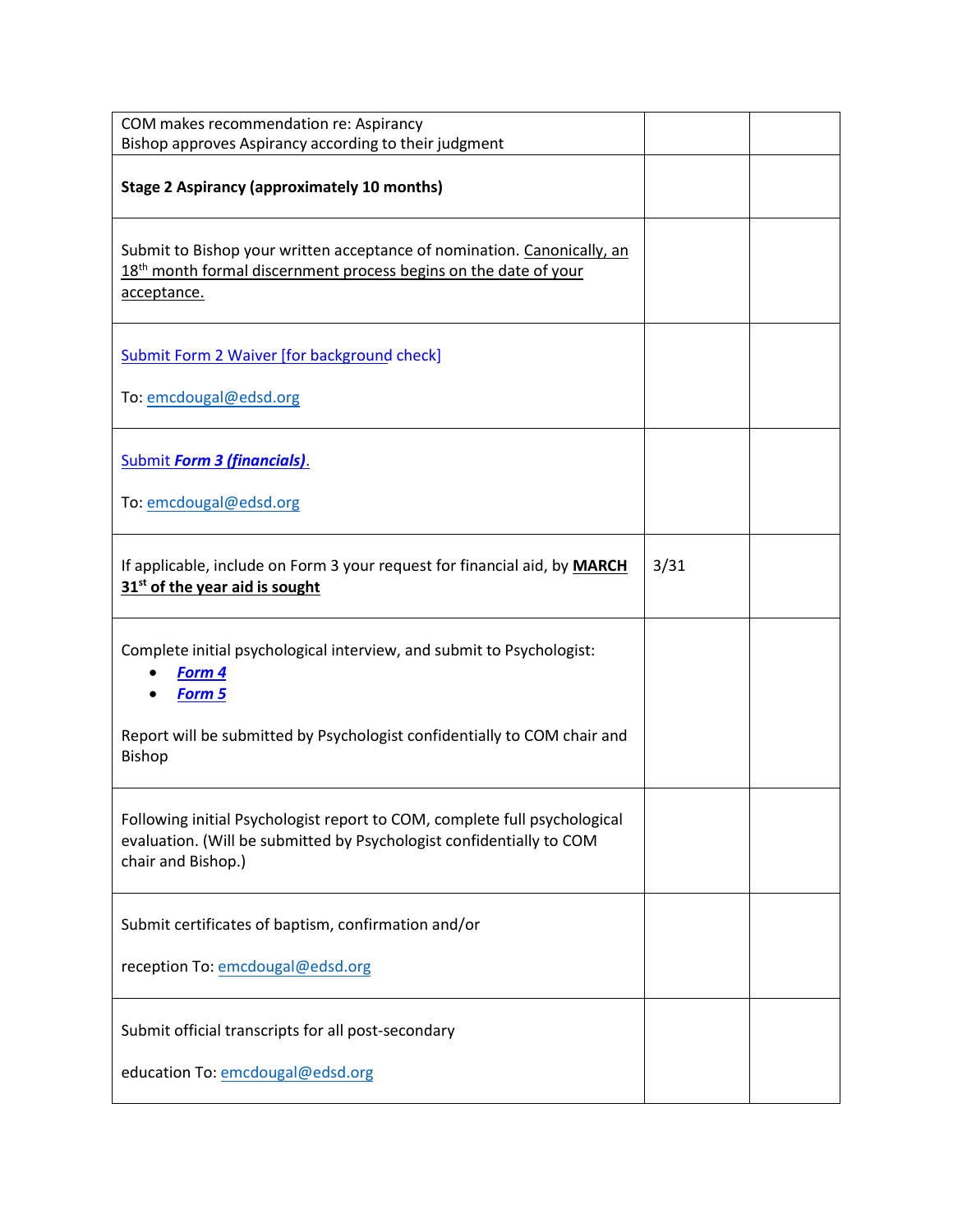| Select a Spiritual Director (if you don't have one currently); give COM<br>Liaison name of Spiritual Director.                    |  |
|-----------------------------------------------------------------------------------------------------------------------------------|--|
| Submit a Ministry Project proposal for COM approval (See page 5 of<br>the Discernment and Formation Handbook)                     |  |
| To: com@edsd.org                                                                                                                  |  |
| Submit final Ministry Project report to COM for approval (See page<br>5 of the Discernment and Formation Handbook)                |  |
| To: com@edsd.org                                                                                                                  |  |
| Meet with COM at a Day of Discernment retreat [scheduled by COM];<br>COM makes recommendation re: Postulancy                      |  |
| Schedule meeting with Bishop by email to emcdougal@edsd.org<br>Bishop approves move to Postulancy according to their<br>judgment. |  |
| <b>Postulancy (Depends on Formation Requirements)</b>                                                                             |  |
| Complete Medical Evaluation, Form 6, submitted confidentially to COM<br>chair and Bishop.                                         |  |
| Submit to: emcdougal@edsd.org                                                                                                     |  |
| Meet with Bishop regarding formation plans Schedule through:                                                                      |  |
| emcdougal@edsd.org                                                                                                                |  |
| Complete formation as directed and submit transcript(s) to COM<br>at emcdougal@edsd.org                                           |  |
| <b>Submit application for Candidacy for Ordination (Form 10)</b>                                                                  |  |
| To: com@edsd.org                                                                                                                  |  |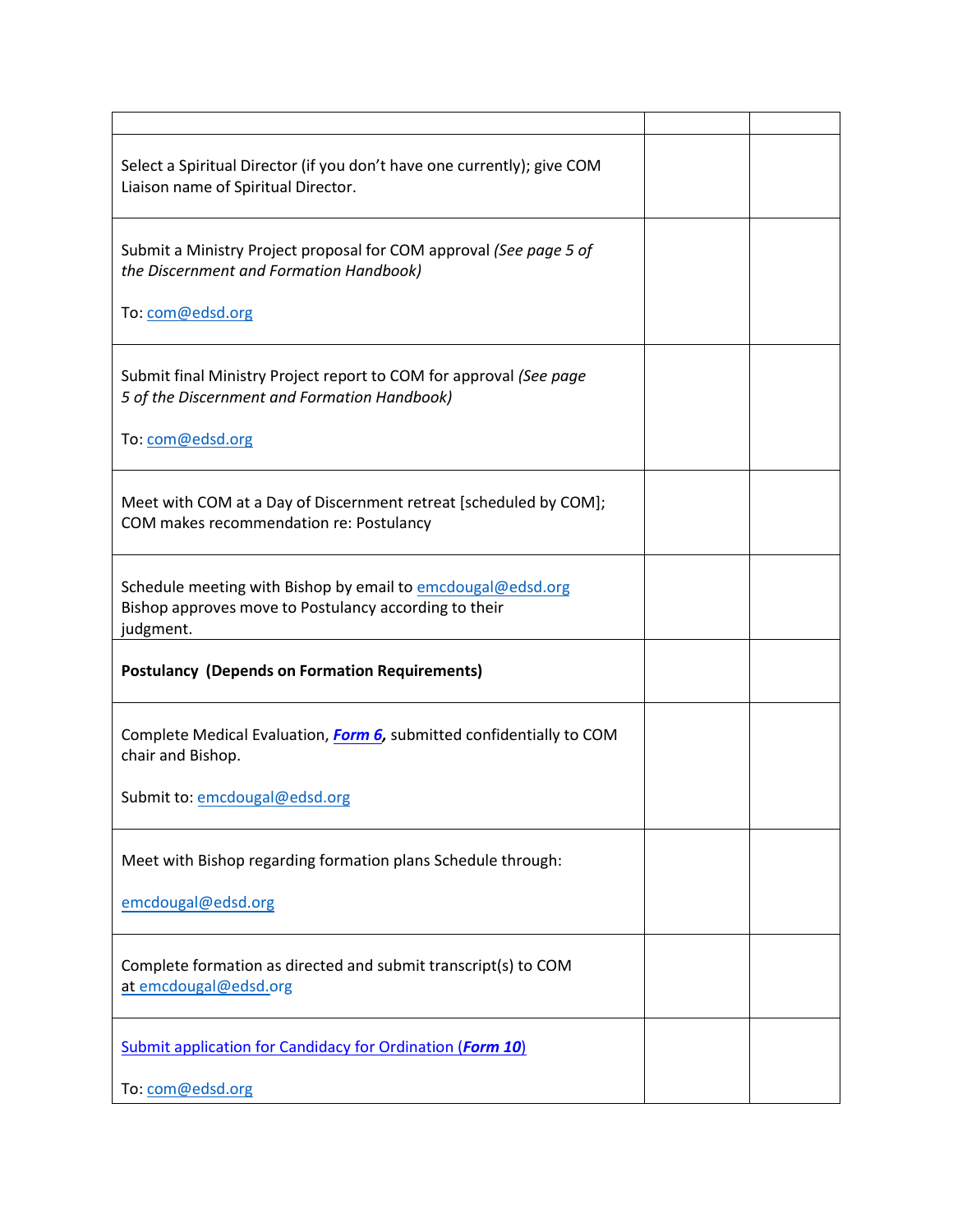| Sponsoring Vestry submits letter of support for Candidacy (Form 11)                                                                                                                                                                   |  |
|---------------------------------------------------------------------------------------------------------------------------------------------------------------------------------------------------------------------------------------|--|
| To: com@edsd.org                                                                                                                                                                                                                      |  |
| COM interviews postulant for candidacy and makes a recommendation to<br>the Bishop                                                                                                                                                    |  |
| Standing Committee interviews and makes recommendation to the<br>Bishop regarding candidacy                                                                                                                                           |  |
| Bishop approves postulant for candidacy for ordination                                                                                                                                                                                |  |
| <b>Candidacy for Ordination (Bishop sets Ordination Dates)</b>                                                                                                                                                                        |  |
| Complete requirements of the Episcopal Church (Canon III.6(5)(g))<br>Safeguarding God's People<br>Constitution and Canons of the Episcopal Church<br>Church's teaching on anti-racism<br>$\bullet$                                    |  |
| To: com@edsd.org                                                                                                                                                                                                                      |  |
| Apply for Diaconal ordination (Form 12); if on priestly track, at least six<br>months after diaconal ordination, apply for Priest ordination (Form 14)<br>To: com@edsd.org                                                            |  |
| Vestry/Bishop's Committee submits letter of support for Diaconal<br>ordination (Form 13); if on priestly track, at least six months after<br>diaconal ordination, Vestry also submits letter of support (Form 15)<br>To: com@edsd.org |  |
| For priests (either prior to or after Diaconal Ordination):<br>completion of Clinical Pastoral Education (CPE)<br>pass General Ordination Exam (GOE)                                                                                  |  |